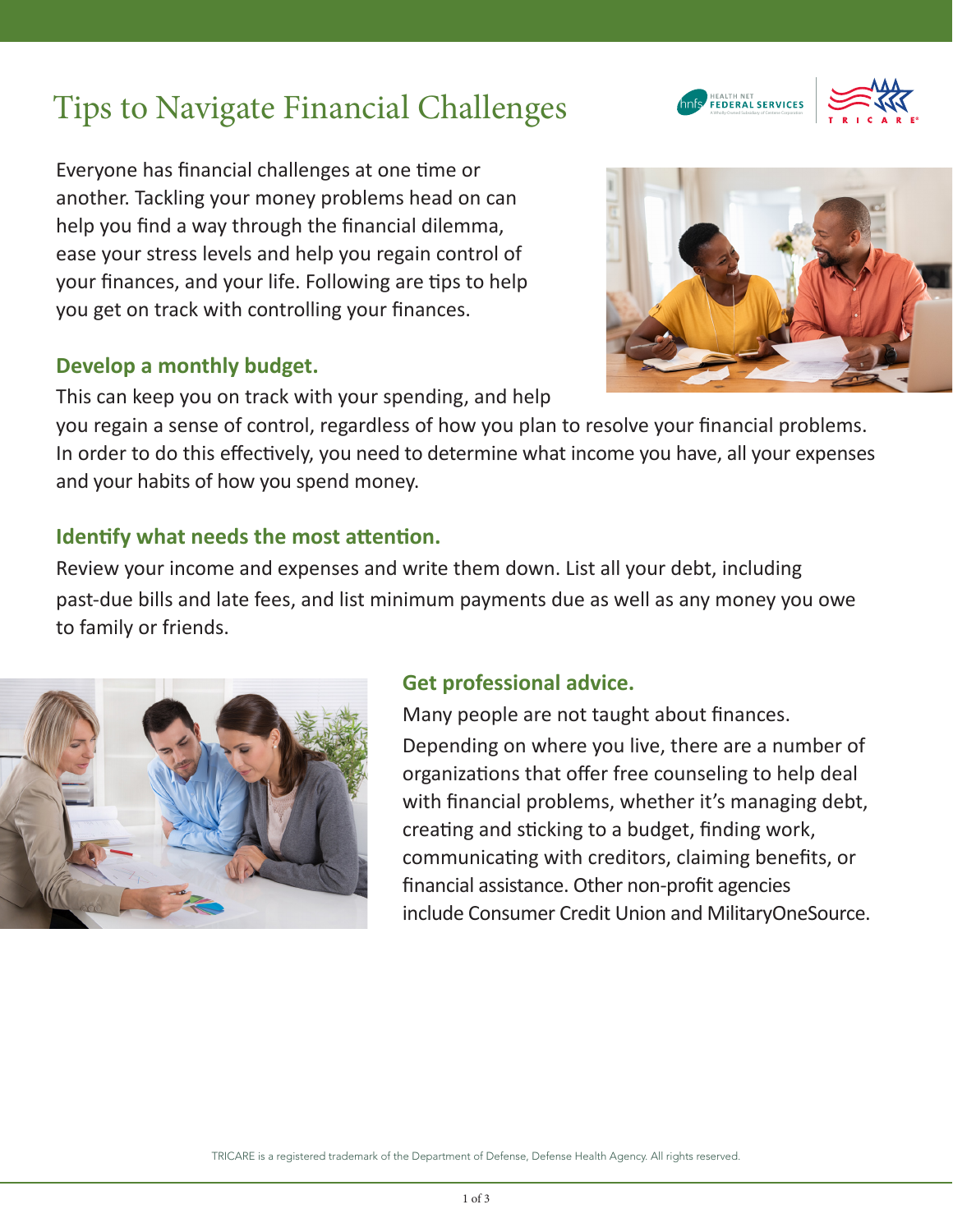# Make the Most of Your Income

- **• Determine your actual income.** Include your salary, bonuses, benefits, alimony, child support, investments, or any interest you receive. If you've bought new items or gifts you won't use, return them for credit. Some websites will even buy back gift cards. Use gift cards for essential items only, for example, use a Visa gift card for groceries or an electric bill.
- **• File your taxes early.** This way you can use any money that is returned to you for paying down your debt. Or, if you don't get money back, this will assist you in your budget planning. You can work with the IRS on a financial plan to pay back anything you owe.
- **• Adjust your withholding.** If you tend to get money back from taxes, this will put more money in your pocket each week to spend on necessities and help you with your budget.
- **• Apply any bonuses or raises towards paying off your debt.** Since it is "new" money to you, you won't notice it when you use it automatically to pay down any debt.
- **• Cash out vacation time or paid time off.**  Use this extra money to pay down your debt.
- **• Earn additional income.** Work overtime or perhaps look for a second job or do some temporary work. There are many part-time jobs available that you can do to earn extra money. Every little bit helps.
- **• Skip the expensive vacation.** Consider less expensive vacations, like a local camping or road trip, or even a stay-at-home vacation can be very refreshing.
- **• Eat out of your pantry and freezer.**  We sometimes forget what we have in those locations, so buy only the basics and meal plan with what you already have.
- **• Look at what you can sell or cancel.**  Old clothes or items that you don't use anymore can be sold. Cancel gym memberships that you don't use, or cancel other memberships that might not be really necessary.
- **• Talk with creditors or other companies.** See if you can negotiate better terms for owed bills or services you need, or perhaps change services. Consider cancelling cable and looking for a less expensive option. Shop around for better rates on your cell phone. Sometimes just the call to your current provider letting them know you are considering switching can make them offer you a better rate.
- **• Cancel cards you don't use or need.** If you don't use them, cancel the credit cards that have annual fees. It will also be less tempting to use them if you don't have them. Or, if you can't go that far, put your credit cards away in a safe place and only use them in case of an extreme emergency.
- **• Keep looking for ways to save money.**  Most of us can find something in our budget that we can eliminate to help make ends meet. Regularly review your budget and look for ways to trim expenses. Enlist support from your spouse, partner or children. Make sure everyone in your household understands the financial goals you're working towards.